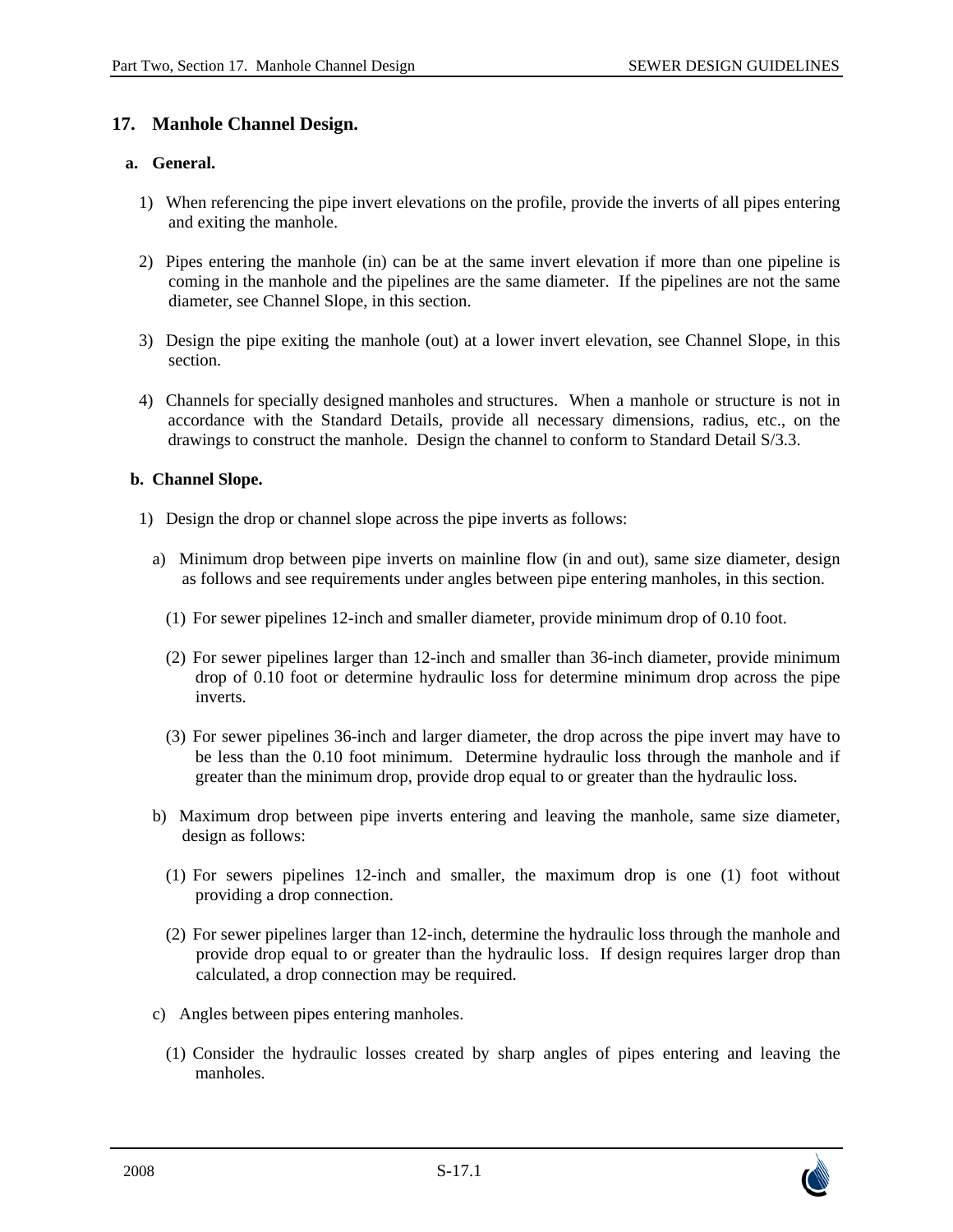- (a) Provide an angle of ninety (90) degrees or greater between the pipes entering and leaving the manhole.
- (b) For 12-inch and smaller sewer pipelines, when the angle of the pipes entering and leaving the manhole is between ninety  $(90^{\circ})$  degrees to one hundred twelve and one half  $(112.5^{\circ})$ degrees, see Table 16 and Sketch "U" for minimum drop.

| Angle, see | Angle Between                    | Minimum Drop   |    | Minimum Drop Across Channel         |
|------------|----------------------------------|----------------|----|-------------------------------------|
| Sketch "U" | Pipes Entering                   | Across Channel |    | Inverts with Increased Radius of    |
|            | Manhole                          | Inverts        |    | <b>Channel/Diameter of Manhole</b>  |
| "A"        | $90^{\circ}$ to $112.5^{\circ}$  | $0.24$ feet    | Or | $0.16$ feet and                     |
|            |                                  |                |    | Increase channel radius to 3.0 feet |
|            |                                  |                |    | and 6'-0" diameter manhole          |
| "B"        | $112.5^{\circ}$ to $135^{\circ}$ | $0.16$ feet    | Or | Increase channel radius to 3.0 feet |
|            |                                  |                |    | and 6'-0" diameter manhole.         |

#### **TABLE "16"**

Angles Between Pipes 12-inch and Smaller Entering Manholes and Minimum Drop Across Channel Inverts



- d) Different pipe diameter entering and exiting the manhole, design invert elevations as follows:
	- (1) For sewer pipelines 12-inch and smaller, design the pipe invert elevations matching either the 5/6 flow depth of the different pipe diameters or the pipe crowns of the inlet and outlet pipes.

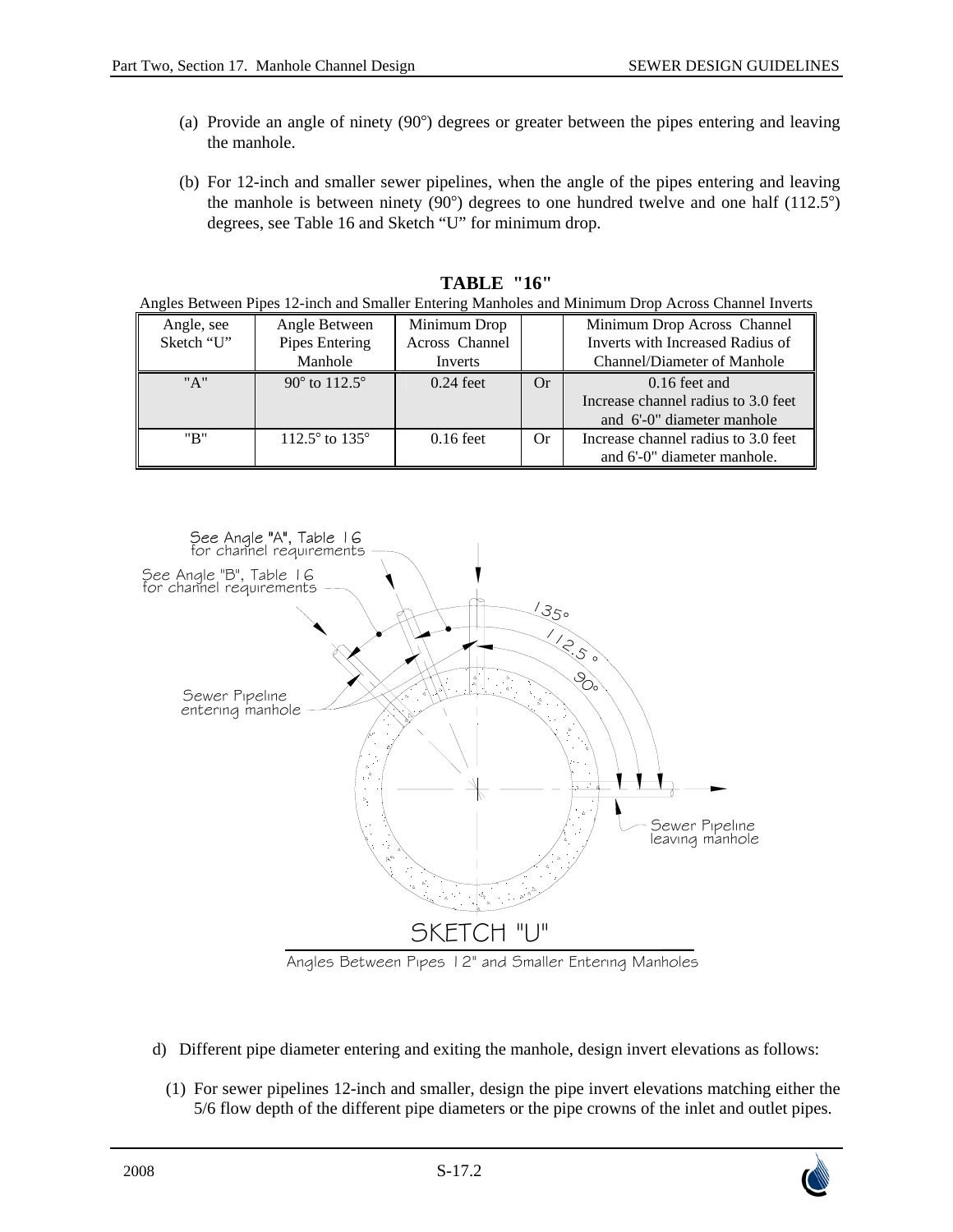- (a) Matching the 5/6 flow depth may result in the crown of the larger pipe being slightly higher than the crown of the smaller pipe. In this case, adjust the larger pipe so that its crown matches that of the smaller pipe.
- (b) The invert of the outlet pipe shall be lower than the invert of the inlet pipe.

## **Example A:**

6-inch SHC is entering the manhole at an invert elevation of 100.00 and an 8-inch Sewer Pipeline is exiting the manhole. First, determine the 5/6 flow of each pipe.

5/6 of 6" SHC =  $0.42'$  5/6 of 8" S =  $0.56'$  Then subtract 5/6 flows (0.42 from 0.56).

The difference in flows or inverts would be 0.14', which will make the invert of the 8" sewer leaving the manhole at an elevation of 99.86.

In this case, the inside top of the 6-inch SHC entering the manhole will be at an elevation of 100.50 and the inside top of 8-inch Sewer Pipeline exiting the manhole will be at an elevation of 100.53. In this case match the crowns elevations of the 6-inch SHC entering the manhole and the 8-inch Sewer Pipeline is exiting the manhole.

Matching crowns the difference in inverts will be 0.17', which will make the invert of the 8" sewer leaving the manhole at an elevation of 99.83, see Sketch "V".



- (2) Exception to matching the 5/6 flow depths or matching the crowns.
	- (a) When one of the incoming pipelines is opposite  $(135^{\circ}$  to  $180^{\circ}$  as shown on Sketch "W") the other incoming (in) pipeline, see Sketch "W". In this condition, the invert of the smaller incoming pipeline must be set at a higher elevation than the invert of the larger pipe to avoid flow from the large pipe from entering the smaller pipe. This is accomplished by either: matching the crowns of the two pipes, then raising the invert of the smaller pipe by

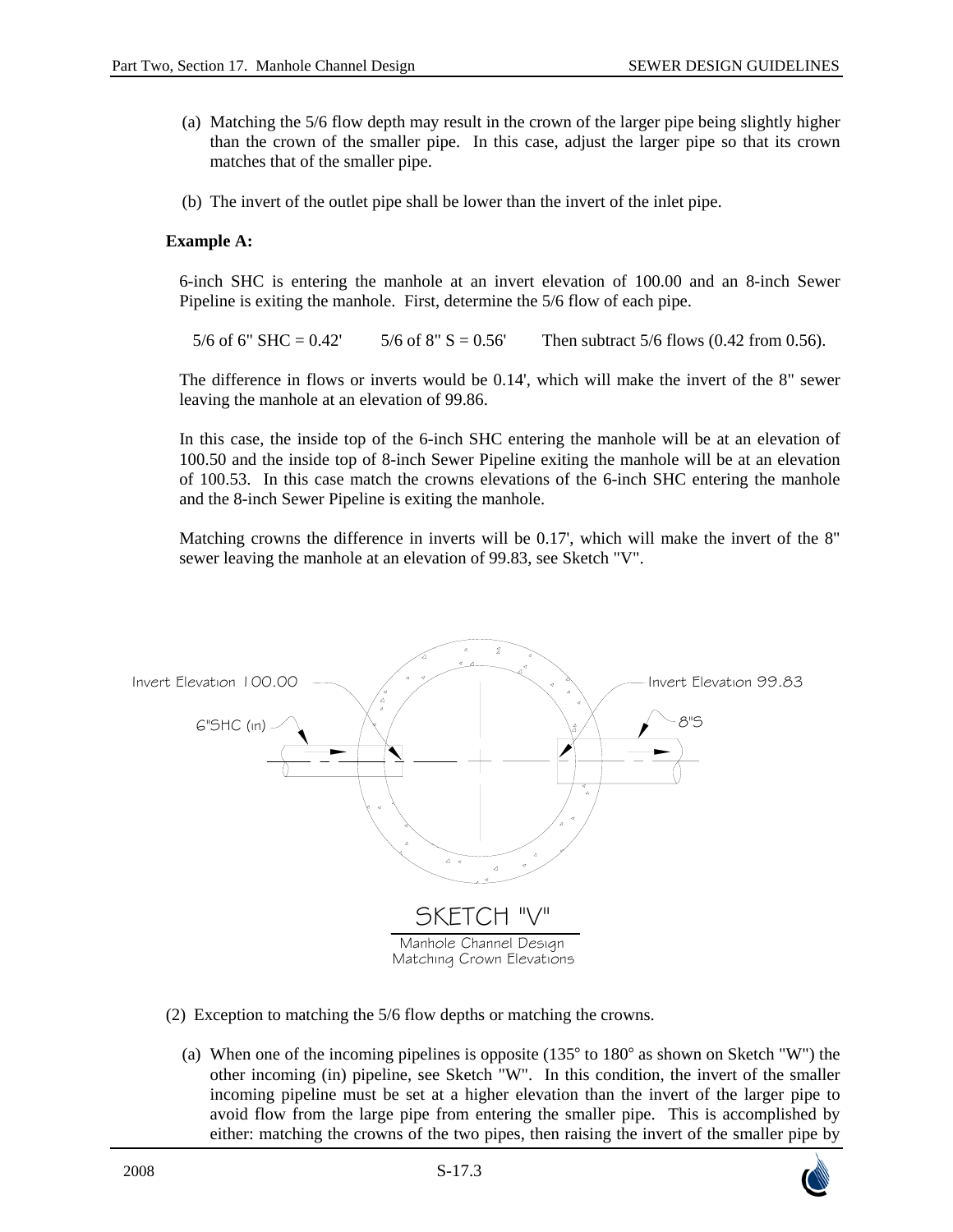

0.20 feet, or matching the 5/6 flow levels, then raising the invert of the smaller pipe by 0.20 feet. The method resulting in the higher invert elevation for the smaller pipe is to be used.

- (3) For sewer pipelines larger than 12-inch diameter and up to 27-inch diameter, design the pipe invert elevations by matching the crowns of the different diameter pipes. Determine hydraulic losses to verify the design.
- (4) For sewer pipelines larger than 27-inch, design the pipe invert elevations by matching the crowns of the different diameter pipes. For sewer pipelines larger than 27-inch diameter, with 12-inch and smaller laterals entering the manhole, design the laterals by matching the invert to or above the crown of the larger pipe to prevent flow from the larger pipe entering the smaller pipe. Determine hydraulic losses to verify the design.
- e) When the drop across the inverts (in and out) is greater than one (1) foot, adjust the inverts to suit the maximum one (1) foot drop or design the manhole with a drop manhole connection, see requirements under Part Two, Section 16 (Manhole Drop Connections).
- f) Evaluate drops across pipe inverts larger than 0.1 foot for hydrogen sulfide generation, see Part Two, Section 28 (Hydrogen Sulfide (H<sub>2</sub>S) Control) and Part Two, Section 16 (Manhole Drop Connections).

# **c. Radius of the Channel.**

- 1) For sewer pipelines smaller than 12-inch diameter, provide a minimum radius of the centerline of the channel of one-half (1/2) the inside diameter (ID) of the manhole, see Sketch "X".
- 2) For sewer pipelines 12-inch and larger, provide a minimum radius of the outer channel wall of one-half (1/2) the inside diameter (ID) of the manhole, see Sketch "X".

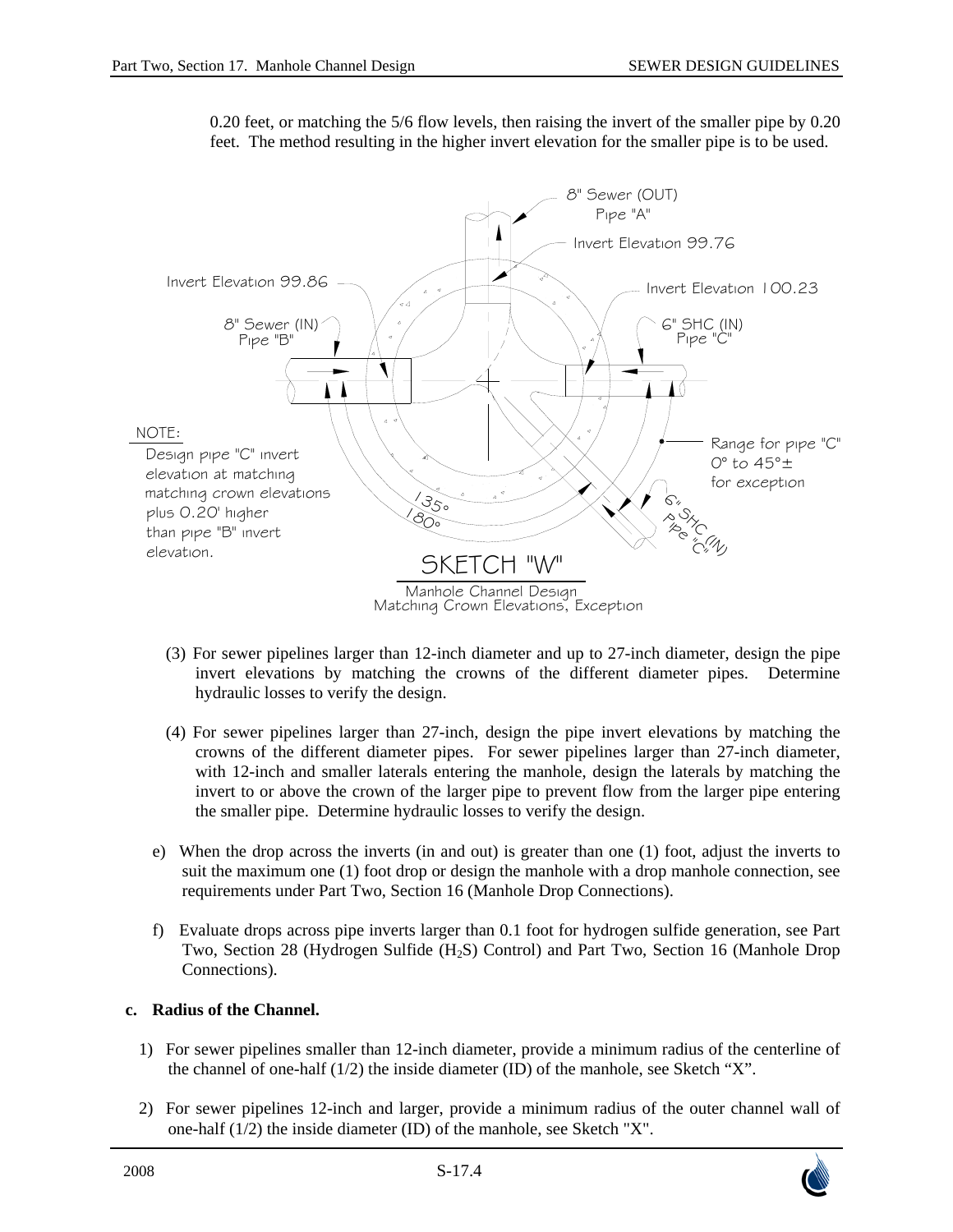3) Design the channels to have a uniform curve, with no reverse curves within the manhole.



# **Example:**

For a 48-inch diameter manhole for 8-inch sewers, minimum centerline channel radius equals two (2) feet.

# **d. Width of Channel.**

- 1) The channel width for sewer pipelines having the same diameter enter and exit a manhole is the same as the pipe inside diameter.
- 2) The channel width for sewer pipelines having different diameter, is tapered from one pipe size to the other.

# **e. Channels for 36-inch and Larger Diameter Sewers.**

- 1) Design manhole channel steps in the channel wall; see Standard Detail S/3.4.
- 2) Provide safety platform, when the width of the channel is inadequate or unsafe for a worker to straddle the width of the open channel, the design may require a platform to bridge the channel for safety and for maintenance of the sewer and/or manhole. Size the grating platform so that it can be removed through the manhole openings, (frame and cover or hatch).
- 3) If the design requires flow control devices in the manhole, provide special details showing dimensions, sizes, etc., to layout the flow control devices in the manhole channel.